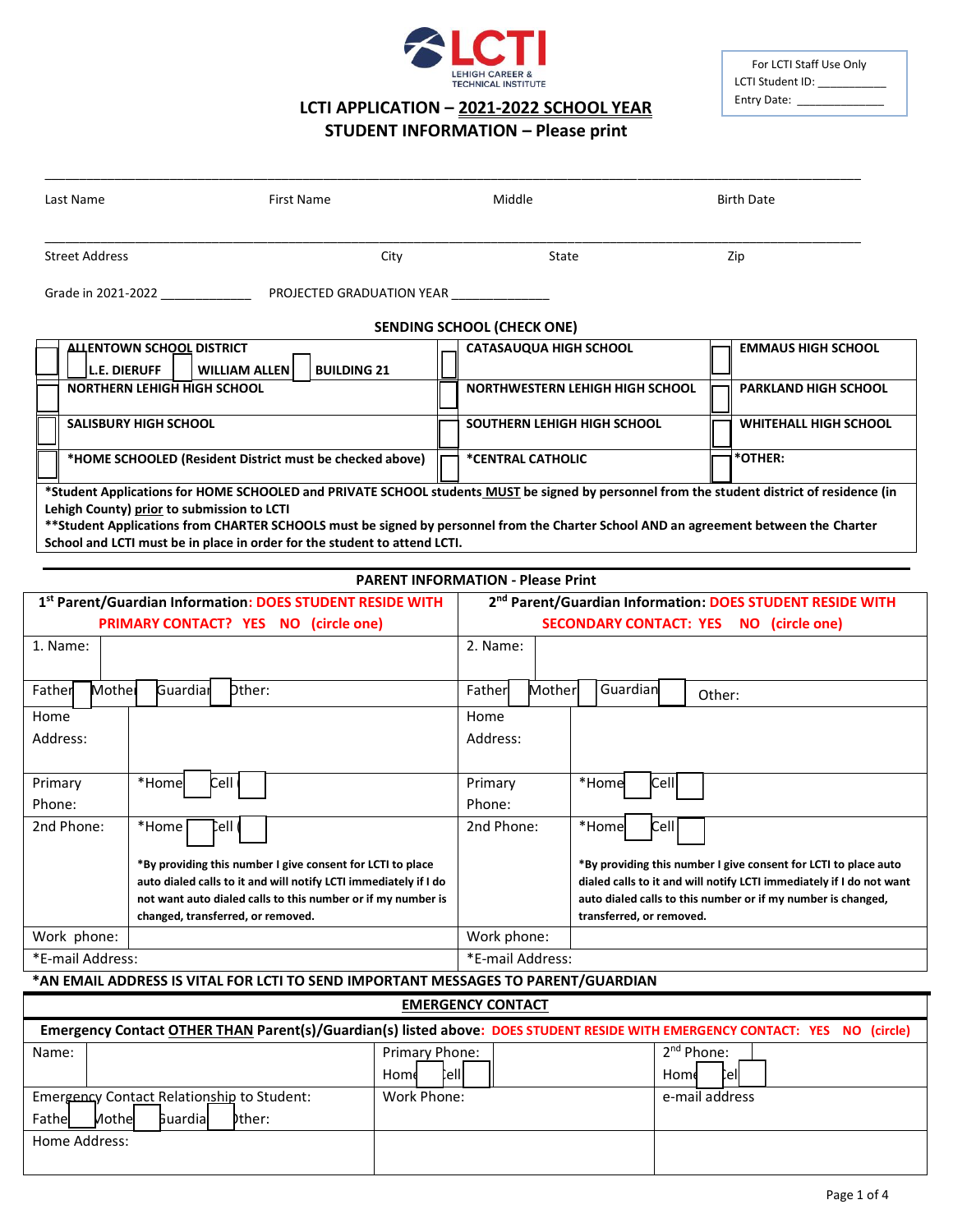**Directions: Please select the top 6 CTE Programs that interest you and rank them (1-6) in order of your interest. Be sure to place the #1 beside your top choice. For more information about LCTI and its programs, please visit our website at lcti.org.** 

| <b>PROGRAM</b>                                  |
|-------------------------------------------------|
|                                                 |
| <b>Arts and Humanities</b>                      |
| <b>Advertising Design/Commercial</b>            |
| Photography                                     |
|                                                 |
| <b>Business &amp; Communication Technology</b>  |
| IT Academy: Computer & Networking               |
| <b>Technology</b>                               |
| IT Academy: Computer Information                |
| <b>Technology</b>                               |
| IT Academy: Emerging Digital Media and          |
| <b>Social Communications</b>                    |
| IT Academy: Web Design/Web                      |
| Programming                                     |
| <b>Marketing and Business Education</b>         |
| <b>Print Technology/Graphic Imaging</b>         |
| <b>Engineering &amp; Advanced Manufacturing</b> |
| <b>Engineering Drafting and Design</b>          |
| <b>Electromechanical/ Mechatronics</b>          |
| <b>Technology</b>                               |
| <b>Electronics Technology/Nanofabrication</b>   |
| <b>Pre-Engineering/Engineering Technology</b>   |
| <b>Precision Machine Tool Technology</b>        |
| <b>Supply Chain Management &amp; Logistics</b>  |
| <b>Technology</b>                               |
| <b>Welding Technology</b>                       |
|                                                 |

| <b>PROGRAM</b>                                                |
|---------------------------------------------------------------|
|                                                               |
| <b>Industrial Technology</b>                                  |
| <b>Auto Collision Repair Technology</b>                       |
| <b>Auto Technology</b>                                        |
| <b>Cabinetmaking &amp; Millwork</b>                           |
| Carpentry                                                     |
| <b>Diesel Medium and Heavy Truck</b>                          |
| <b>Technology</b>                                             |
| <b>Electrical Technology</b>                                  |
| <b>Heating/Air Conditioning and</b>                           |
| Refrigeration                                                 |
| <b>Heavy Equipment Operations &amp;</b>                       |
| Preventive Maintenance (Grades 10-12 only)                    |
| <b>Masonry</b>                                                |
| <b>Painting and Design</b>                                    |
| <b>Plumbing and Heating</b>                                   |
| <b>Small Engines/Recreational Vehicle</b><br>Repair           |
| <b>Health and Human Services</b>                              |
| <b>Commercial Baking</b>                                      |
| Cosmetology                                                   |
| <b>Criminal Justice</b>                                       |
| <b>Culinary Arts</b>                                          |
| <b>Dental Technology</b>                                      |
| <b>Exercise Science and Rehabilitation</b><br><b>Services</b> |
| <b>Teacher Education</b>                                      |
|                                                               |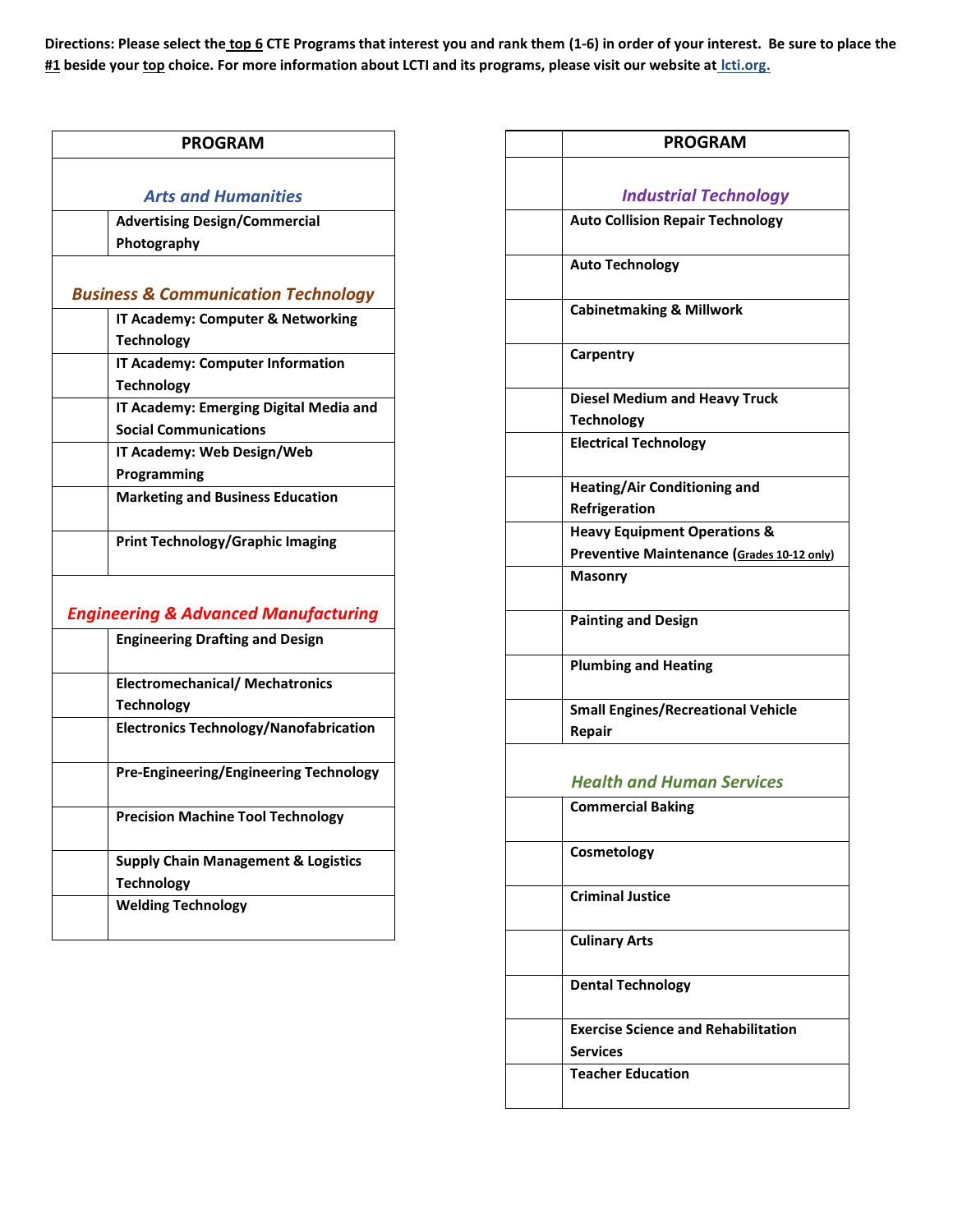#### **PARENT PERMISSION**

This is to certify that my child/student has my permission to participate in an approved career and technical education program under the authority of the Lehigh & Career and Technical Institute. I agree to provide lab clothing and supplies as required and understand that such items are the personal property of the student, who must be responsible for their safe-keeping. Career & Technical programs may involve operation of power machinery, electrical components, and program specific tools. Safe use of all tools and power equipment and electrical components is taught to the students. Reasonable precautions are taken to avoid accident or injury to the student or others within the instructional area. I understand that there are risks involved in providing career and technical education. I have had the opportunity to review the Essential Skills Alignment Charts for the programs my child/student selected on the application.

**PARENT'S SIGNATURE: \_\_\_\_\_\_\_\_\_\_\_\_\_\_\_\_\_\_\_\_\_\_\_\_\_\_\_\_\_\_\_\_\_\_\_\_\_\_\_\_\_\_\_\_\_\_\_\_\_\_\_\_ DATE: \_\_\_\_\_\_\_\_\_\_\_\_\_\_\_\_\_\_\_\_\_\_\_\_\_\_\_\_\_**

### **STUDENT'S STATEMENT OF INTENT (REQUIRED)**

CEW 13.1.11 Career Awareness and Preparation

#### **PLEASE ANSWER THE FOLLOWING QUESTION:**

How will attending Lehigh Career & Technical Institute prepare you for your career goals? (5 or more sentences) You may continue your essay on separate paper if more space is needed.

\_\_\_\_\_\_\_\_\_\_\_\_\_\_\_\_\_\_\_\_\_\_\_\_\_\_\_\_\_\_\_\_\_\_\_\_\_\_\_\_\_\_\_\_\_\_\_\_\_\_\_\_\_\_\_\_\_\_\_\_\_\_\_\_\_\_\_\_\_\_\_\_\_\_\_\_\_\_\_\_\_\_\_\_\_\_\_\_\_\_\_\_\_\_\_\_\_\_\_\_\_\_\_\_\_\_\_\_

\_\_\_\_\_\_\_\_\_\_\_\_\_\_\_\_\_\_\_\_\_\_\_\_\_\_\_\_\_\_\_\_\_\_\_\_\_\_\_\_\_\_\_\_\_\_\_\_\_\_\_\_\_\_\_\_\_\_\_\_\_\_\_\_\_\_\_\_\_\_\_\_\_\_\_\_\_\_\_\_\_\_\_\_\_\_\_\_\_\_\_\_\_\_\_\_\_\_\_\_\_\_\_\_\_\_\_\_

\_\_\_\_\_\_\_\_\_\_\_\_\_\_\_\_\_\_\_\_\_\_\_\_\_\_\_\_\_\_\_\_\_\_\_\_\_\_\_\_\_\_\_\_\_\_\_\_\_\_\_\_\_\_\_\_\_\_\_\_\_\_\_\_\_\_\_\_\_\_\_\_\_\_\_\_\_\_\_\_\_\_\_\_\_\_\_\_\_\_\_\_\_\_\_\_\_\_\_\_\_\_\_\_\_\_\_\_

\_\_\_\_\_\_\_\_\_\_\_\_\_\_\_\_\_\_\_\_\_\_\_\_\_\_\_\_\_\_\_\_\_\_\_\_\_\_\_\_\_\_\_\_\_\_\_\_\_\_\_\_\_\_\_\_\_\_\_\_\_\_\_\_\_\_\_\_\_\_\_\_\_\_\_\_\_\_\_\_\_\_\_\_\_\_\_\_\_\_\_\_\_\_\_\_\_\_\_\_\_\_\_\_\_\_\_\_

\_\_\_\_\_\_\_\_\_\_\_\_\_\_\_\_\_\_\_\_\_\_\_\_\_\_\_\_\_\_\_\_\_\_\_\_\_\_\_\_\_\_\_\_\_\_\_\_\_\_\_\_\_\_\_\_\_\_\_\_\_\_\_\_\_\_\_\_\_\_\_\_\_\_\_\_\_\_\_\_\_\_\_\_\_\_\_\_\_\_\_\_\_\_\_\_\_\_\_\_\_\_\_\_\_\_\_\_

\_\_\_\_\_\_\_\_\_\_\_\_\_\_\_\_\_\_\_\_\_\_\_\_\_\_\_\_\_\_\_\_\_\_\_\_\_\_\_\_\_\_\_\_\_\_\_\_\_\_\_\_\_\_\_\_\_\_\_\_\_\_\_\_\_\_\_\_\_\_\_\_\_\_\_\_\_\_\_\_\_\_\_\_\_\_\_\_\_\_\_\_\_\_\_\_\_\_\_\_\_\_\_\_\_\_\_\_

\_\_\_\_\_\_\_\_\_\_\_\_\_\_\_\_\_\_\_\_\_\_\_\_\_\_\_\_\_\_\_\_\_\_\_\_\_\_\_\_\_\_\_\_\_\_\_\_\_\_\_\_\_\_\_\_\_\_\_\_\_\_\_\_\_\_\_\_\_\_\_\_\_\_\_\_\_\_\_\_\_\_\_\_\_\_\_\_\_\_\_\_\_\_\_\_\_\_\_\_\_\_\_\_\_\_\_\_

\_\_\_\_\_\_\_\_\_\_\_\_\_\_\_\_\_\_\_\_\_\_\_\_\_\_\_\_\_\_\_\_\_\_\_\_\_\_\_\_\_\_\_\_\_\_\_\_\_\_\_\_\_\_\_\_\_\_\_\_\_\_\_\_\_\_\_\_\_\_\_\_\_\_\_\_\_\_\_\_\_\_\_\_\_\_\_\_\_\_\_\_\_\_\_\_\_\_\_\_\_\_\_\_\_\_\_\_

\_\_\_\_\_\_\_\_\_\_\_\_\_\_\_\_\_\_\_\_\_\_\_\_\_\_\_\_\_\_\_\_\_\_\_\_\_\_\_\_\_\_\_\_\_\_\_\_\_\_\_\_\_\_\_\_\_\_\_\_\_\_\_\_\_\_\_\_\_\_\_\_\_\_\_\_\_\_\_\_\_\_\_\_\_\_\_\_\_\_\_\_\_\_\_\_\_\_\_\_\_\_\_\_\_\_\_\_

\_\_\_\_\_\_\_\_\_\_\_\_\_\_\_\_\_\_\_\_\_\_\_\_\_\_\_\_\_\_\_\_\_\_\_\_\_\_\_\_\_\_\_\_\_\_\_\_\_\_\_\_\_\_\_\_\_\_\_\_\_\_\_\_\_\_\_\_\_\_\_\_\_\_\_\_\_\_\_\_\_\_\_\_\_\_\_\_\_\_\_\_\_\_\_\_\_\_\_\_\_\_\_\_\_\_\_\_

**STUDENT'S SIGNATURE: \_\_\_\_\_\_\_\_\_\_\_\_\_\_\_\_\_\_\_\_\_\_\_\_\_\_\_\_\_\_\_\_\_\_\_\_\_\_\_\_\_\_\_\_\_\_\_\_ DATE: \_\_\_\_\_\_\_\_\_\_\_\_\_\_\_\_\_\_\_\_\_\_\_\_\_\_\_\_\_\_\_\_\_**



 **UPON COMPLETION OF PAGES 1 – 3 OF THIS APPLICATION, RETURN IT TO YOUR SENDING SCHOOL COUNSELING OFFICE**